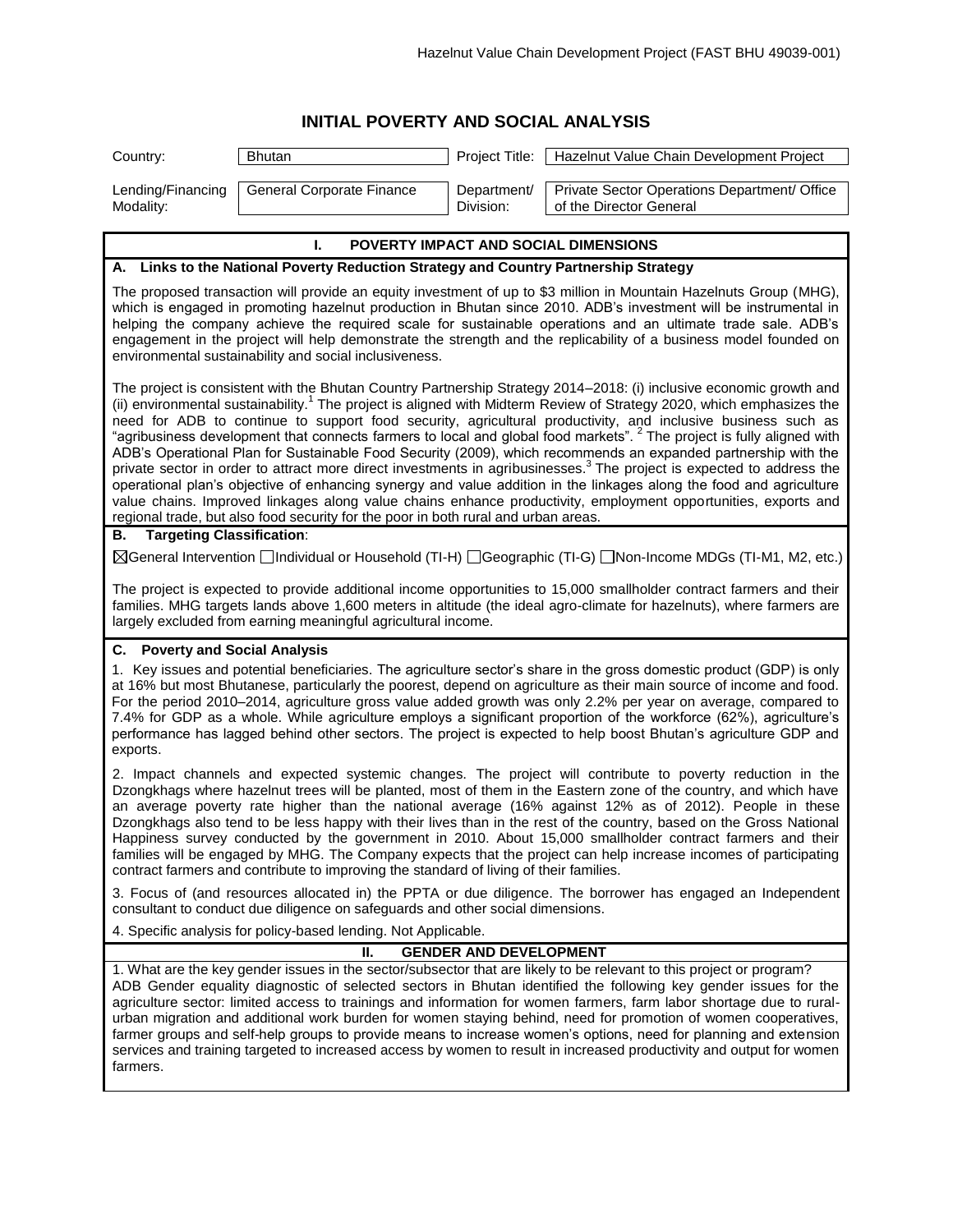2. Does the proposed project or program have the potential to make a contribution to the promotion of gender equity and/or empowerment of women by providing women's access to and use of opportunities, services, resources, assets, and participation in decision making?<br> $\boxtimes$  Yes  $\qquad \square$  No  $\Box$  No

MHG estimates that approximately 50% of the farmers are women. To help enhance their agricultural skills and better contribute to agriculture productivity as well as lighten up the workload of women in the farm, the due diligence will assess in consultation with MHG identify measures to address these. Further, measures to help offer better opportunities, facilities, and capacity building activities for women staff of MHG will be explored during the due diligence and incorporated in the gender action plan.

3. Could the proposed project have an adverse impact on women and/or girls or widen gender inequality?  $\Box$  Yes  $\boxtimes$  No The project will offer new employment opportunities to women. The number of MHG employees is expected to increase to 1,000 by 2020 (including at least 50% women) from 500 in 2014 (including 47% women).

4. Indicate the intended gender mainstreaming category:  $\boxtimes$  EGM

## **III. PARTICIPATION AND EMPOWERMENT**

1. Who are the main stakeholders of the project, including beneficiaries and negatively affected people? Identify how they will participate in the project design.

Project stakeholders include the MHG, relevant national and local government authorities, contract farmers and hazelnut farmers to be involved, MHG employees, and nearby communities in the project area. The existing standard operating procedures of MHG on stakeholder engagement and participation will be reviewed as part of the audit carried out. Modifications to these procedures to ensure the participation of beneficiaries and affected people in MHG operations will be agreed during the due diligence.

2. How can the project contribute (in a systemic way) to engaging and empowering stakeholders and beneficiaries, particularly, the poor, vulnerable and excluded groups? What issues in the project design require participation of the poor and excluded?

MHG will develop its environment and social management system (ESMS) and will include the process of communication and engagement with various stakeholders including affected people, nearby communities, local government units, and contractors.

3. What are the key, active, and relevant civil society organizations in the project area? What is the level of civil society organization participation in the project design?

 $\boxtimes$  Information generation and sharing (L)  $\Box$  Consultation (N)  $\Box$  Collaboration (N)  $\Box$  Partnership (N)

4. Are there issues during project design for which participation of the poor and excluded is important? What are they and how shall they be addressed?  $\Box$  Yes  $\boxtimes$  No

MHGs procedures on stakeholder engagement and extension works with the contract farmers will be assessed during the due diligence. Improvements, if any, required, to these existing procedures to ensure participation of the poor and vulnerable farmers and workers. These procedures will be incorporated in the ESMS by MHG.

| <b>SOCIAL SAFEGUARDS</b><br>IV.                                                                                                                                                                                                                                                                                                                                                                                                                                                                                                                                                                                                                                                                                                                                                                                                                                |
|----------------------------------------------------------------------------------------------------------------------------------------------------------------------------------------------------------------------------------------------------------------------------------------------------------------------------------------------------------------------------------------------------------------------------------------------------------------------------------------------------------------------------------------------------------------------------------------------------------------------------------------------------------------------------------------------------------------------------------------------------------------------------------------------------------------------------------------------------------------|
| A. Involuntary Resettlement Category $\Box$ A $\Box$ B $\boxtimes$ C $\Box$ FI                                                                                                                                                                                                                                                                                                                                                                                                                                                                                                                                                                                                                                                                                                                                                                                 |
| 1. Does the project have the potential to involve involuntary land acquisition resulting in physical and economic<br>$displacement? \mid \mid Yes$<br>$\boxtimes$ No                                                                                                                                                                                                                                                                                                                                                                                                                                                                                                                                                                                                                                                                                           |
| Involuntary resettlement impacts are not envisaged as hazelnut trees will be developed by contract farmers on their<br>own lands, and on a voluntary basis, or on government land leased on a long-term basis. The project will avoid<br>conversion of lands with customary or traditional rights. The proposed project will use only individual farmers' land,<br>monastic land (and considered as fallow lands) would be primarily used for the hazelnut cultivations. Lands for all<br>facilities required for the MHG operations, including nursery, processing facility and distribution centers, as required,<br>will be on leased lands either from the private owners or government agencies on a voluntary basis. If any lands are<br>required to be acquired, MHG will acquire through negotiated settlements. This will be confirmed during the due |

diligence and procedures incorporated in the ESMS to avoid involuntary resettlement impacts in MHG operations. 2. What action plan is required to address involuntary resettlement as part of the PPTA or due diligence process?

 $\Box$  Resettlement plan  $\Box$  Resettlement framework  $\Box$  Social impact matrix

|  | $\boxtimes$ Environmental and social management system arrangement | $\Box$ None |
|--|--------------------------------------------------------------------|-------------|
|--|--------------------------------------------------------------------|-------------|

For all lands to be considered for MHG operations, the ESMS will include screening procedures and its ESMS to ensure avoidance of involuntary resettlement impacts.